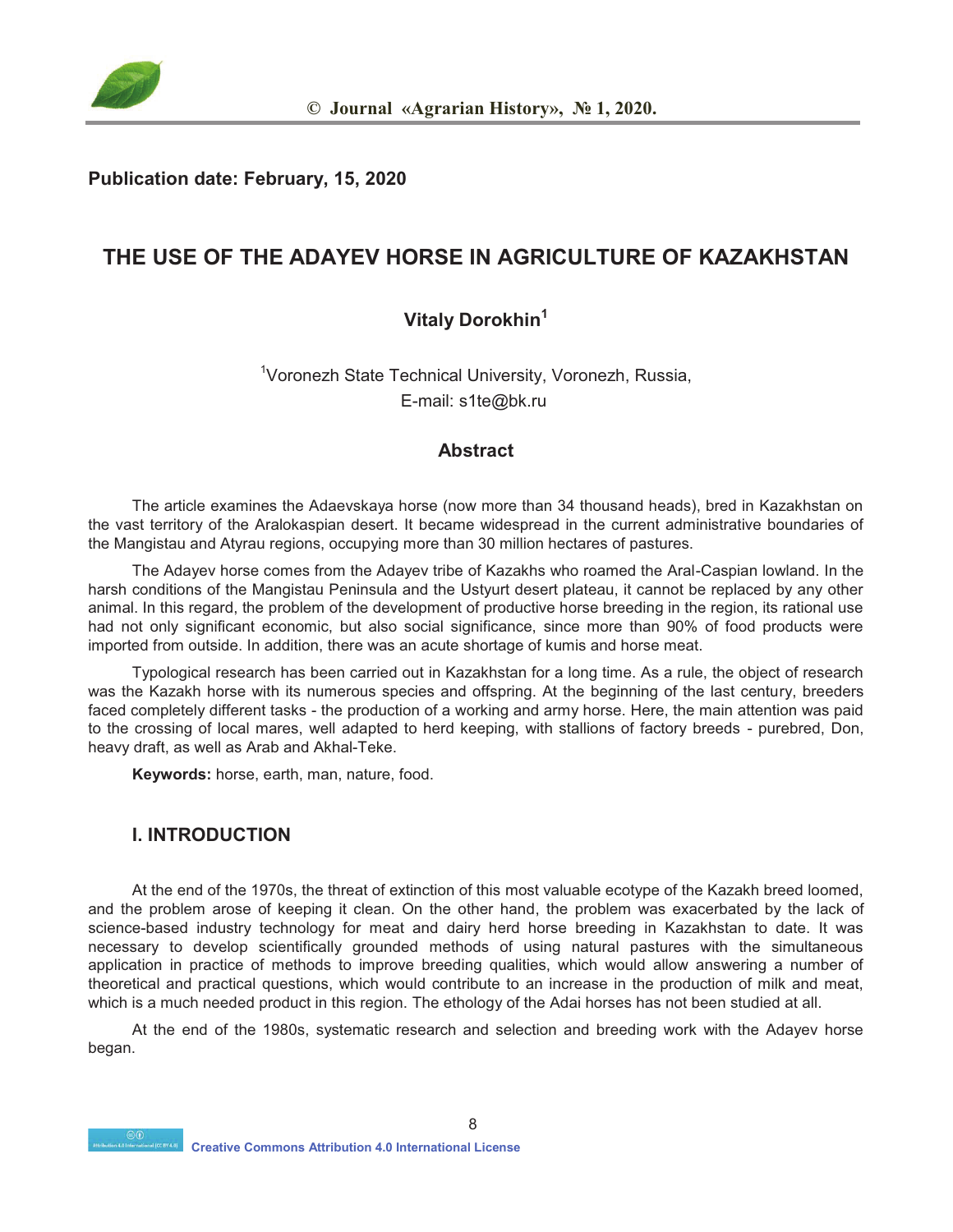

### **II. RESEARCH METHODS AND RESULTS**

In addition to experimental materials, the article uses all the main domestic and foreign scientific sources available to us. The materials of scientists (Yu.N. Barmintsev, B.Kh. Sadykov, I.N. Nechaev, A. Imangaliev, N.V. Anashina, S.S. Rzabaev, N.A. Kikebaev, etc.) systematically studied the populations of Kazakh horses in Kazakhstan.

Of great relevance was the study of economically useful traits, the formation of breeding lines, families and the development of methods to improve the productive qualities of horses of the Adayev ecotype, using cheap pasture feed. The importance of their solution determines the relevance of the research.

The data obtained make it possible to formulate scientifically based conclusions and practical recommendations for improving horse meat production technology, as well as developing technological parameters for the production of pedigree products. The effective methods of improving the breeding and productive qualities of horses of the Adayev ecotype have been revealed, and a progressive technology for the production of horse breeding products in the conditions of the Aralo-Caspian desert zone has been proposed.

The results of purebred breeding of Adai horses had a positive effect on improving the physique and increasing the live weight of horses. The increase in the live weight of the offspring already in the first generation reached 24 kg, and the genetic progress in live weight in the III-IV generation, in comparison with the initial herd, reaches 55.9-61.0 kg. High growth vigor was noted in horses feeding in the Mangystau desert. Animals at the age of 30 months reached an average live weight of 318.5 kg, the slaughter yield was 53.4%.

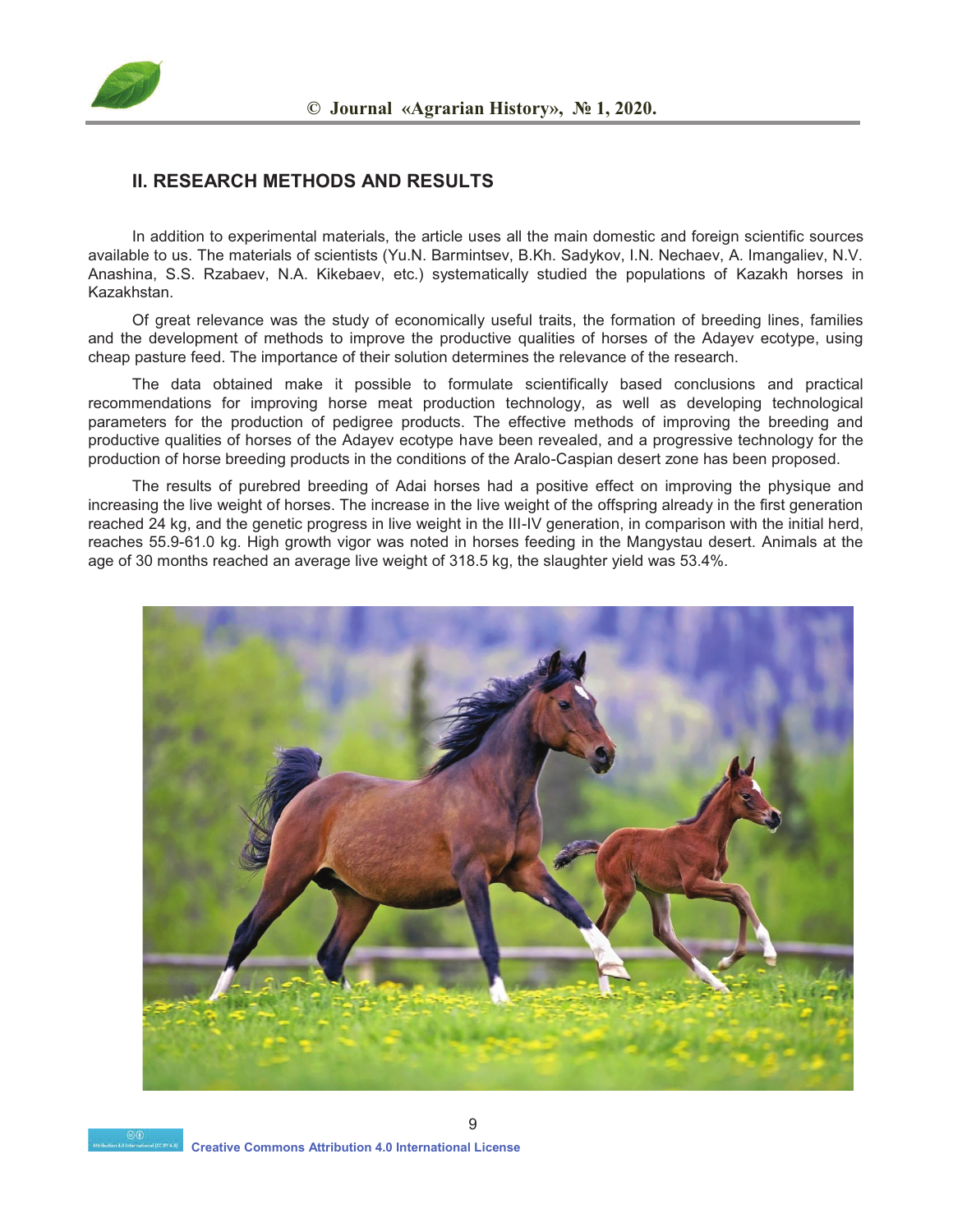

Further prospects for the development of meat and dairy herd horse breeding in the republic are determined by the fodder capacity of pastures (180 million hectares), which makes it possible to increase the number of herd horses in the country by 2030 to 3.0 million heads, which will provide more than 300 thousand tons of high-quality horse meat per year.

Setting up experiments to establish a genetically determined level of productivity of modern Adaev horses in the breeding area, studying the hidden reserves of increasing productivity and, on this basis, developing a scientific and practical substantiation of methods for improving this population is one of the most pressing problems of horse breeding in the region. The zootechnical characteristics of the emerging breeding lines of outstanding ancestors and mother families make it possible to assess the productive qualities of modern Adayev horses.



As a result of long-term selection and breeding work in the gene pool farms of the Aralokaspian desert, a highly productive herd of Adaev horses was created with a total livestock of more than 3000 heads. 3 breeding lines and 4 brood families of Adaevski horses of specialized meat and dairy production direction, with a total livestock of 1197 heads, have been prepared for testing.

The growth, development and formation of meat content in Adai horses confirms a single pattern - the most intensive growth up to 6 months of age, and then its weakening and a high degree of dependence on paratypical factors.

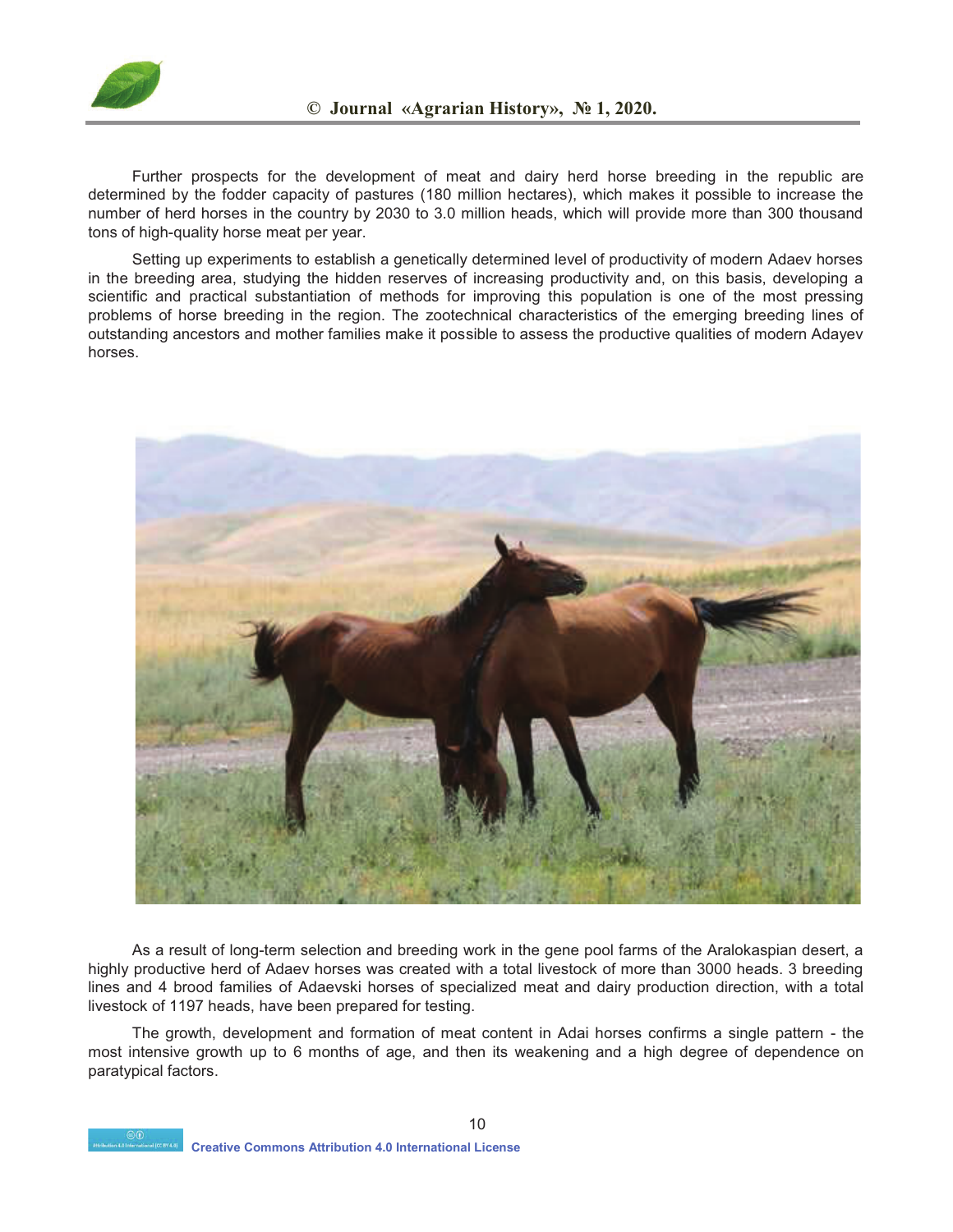



Uneven growth of tissues - bone, muscle and fat, which form the meat of the carcass of horses, changes not only their ratio, but also the physicochemical properties and biological (nutritional) value of meat. Knowledge of the patterns of growth and development allows us to recommend the optimal technology of pasture rotation and the organization of feeding animals, in particular, individuals with breeding value.

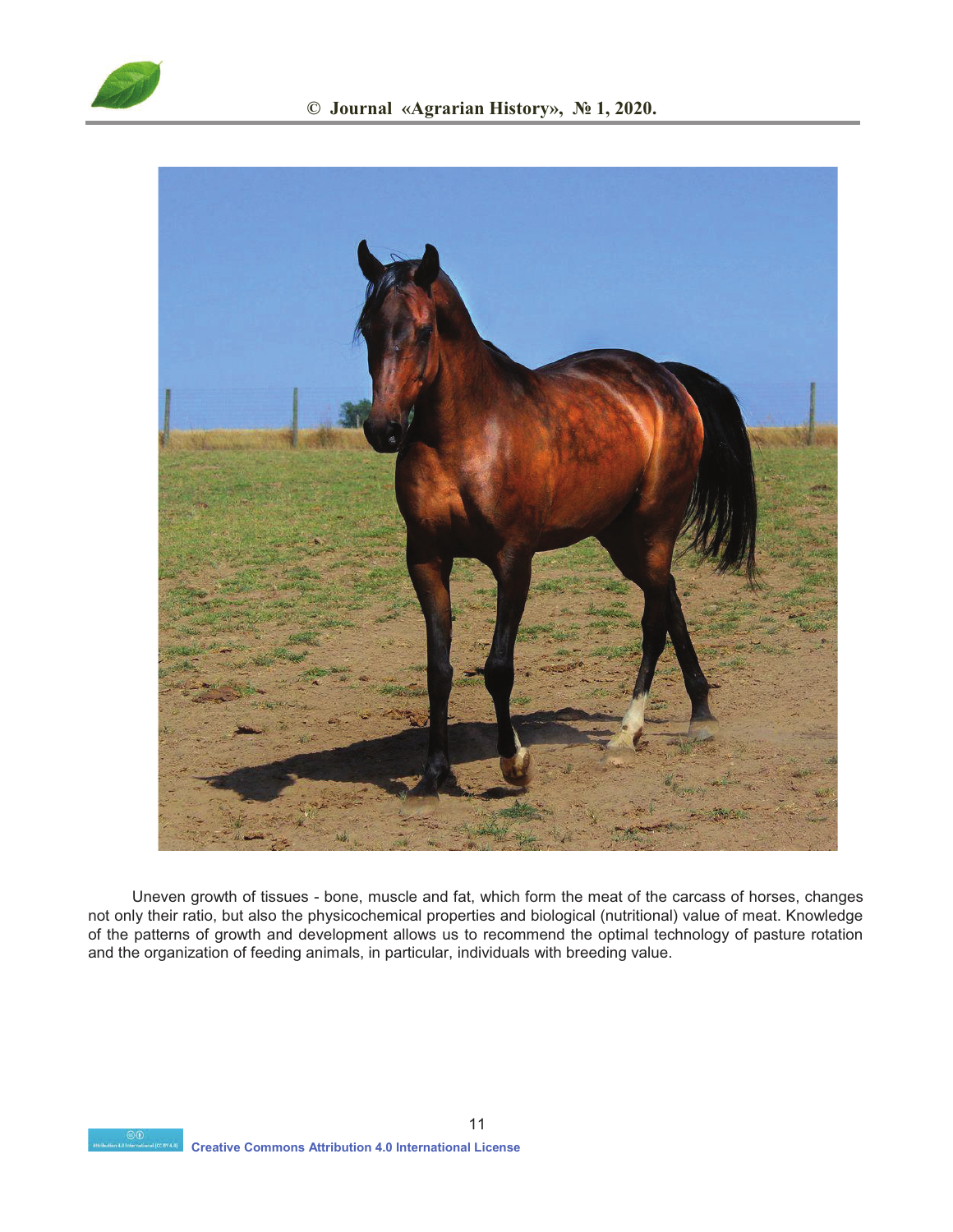

## **III. CONCLUSION**

The selection of highly productive individuals, successfully combining a pronounced maternal instinct of genotypes, will not only normalize the reproductive function of mares, but also ensure a high business yield of young animals, because in the future grazing livestock will remain the most important way to use arid zones for a long time.

Due to anthropogenic influence, the number of desert and saline areas with extremely rare and saline vegetation is rapidly growing in the world, where only rare ecotypes of local horses, such as the Adayev horse (perhaps even in the singular), can survive, and therefore the importance of this species for the country increases significantly. Consequently, our attitude to the breeding of the Adaevskaya horse with its prospects for pedigree sales for export should be viewed as a constantly growing gold and foreign exchange reserve.

## **REFERENCE LIST**

Chauvin R. (1972) Animal behavior. *M. Mir.* 481 p. (in Russ).

Ernst L. K. (1981) To the farms of the second generation. *Knowledge is power. №. 9.* Pp. 1-2. (in Russ).

Hinde R. (1975) Animal behavior. *Synthesis of ethology and comparative psychology. M. Mir.* 855 p. (in Russ).

Imangaliev A. (1969) Adaev's horse. *Alma-Ata. Kainar.* 111 p. (in Russ).

Ivanova O.A. (1969) Genetic bases of breeding along lines. *Genetic bases of breeding along lines. M. Nauka.* Pp. 162-207. (in Russ).

Kalashnikov V.V. (2003) About research work in horse breeding. *Problems of preserving the gene pool, improving the breeding and productive qualities of factory and local horse breeds. VNIIK.* Pp. 5-9. (in Russ).

Kurochkina L.Y. (1966) Vegetation of sandy deserts of Kazakhstan. Vegetation cover of Kazakhstan. *The science.* Pp. 89-102. (in Russ).

Kuzmin N.I. (1937) Level of feeding of mestizo foals (in stud farms). *Horse breeding. №. 3.* Pp. 10-13. (in Russ).

Laskov A. A. (1982) Training and testing of racehorses. 222 p. (in Russ).

Maligonov A. A. (1925) On the rate of growth of an animal organism, in various periods in connection with the size of the growing mass. *Studies on the biology of agricultural animals: Tr. Kuban agricultural Institute. Vol. 3.* Pp. 90-98. (in Russ).

Milyagin Y.A. (1957) The determining effect of environmental factors on the embryogenesis of unconditioned reactions. Ecology and embryogenesis. *M., USSR Academy of Sciences.* Pp. 39-43. (in Russ).

Nurushev M.Z. (2003) Behavior and productivity of the ADAI horse in the conditions of the Aral-Caspian region. Using the achievements of agricultural science in the stabilization of agricultural farms. *Collection of proceedings. Aktubinsk.* Pp. 295-298. (in Russ).

Sakharov S.I. (1967) Landscapes of the Eastern part of the mountain Mangyshlak. *Development of geographical Sciences in Kazakhstan. Alma-Ata.* Pp. 67-85. (in Russ).

Zotov A.A. (1967) Grassland farming of the German Democratic Republic. *M. VNIITEISKH.* 24 p. (in Russ).